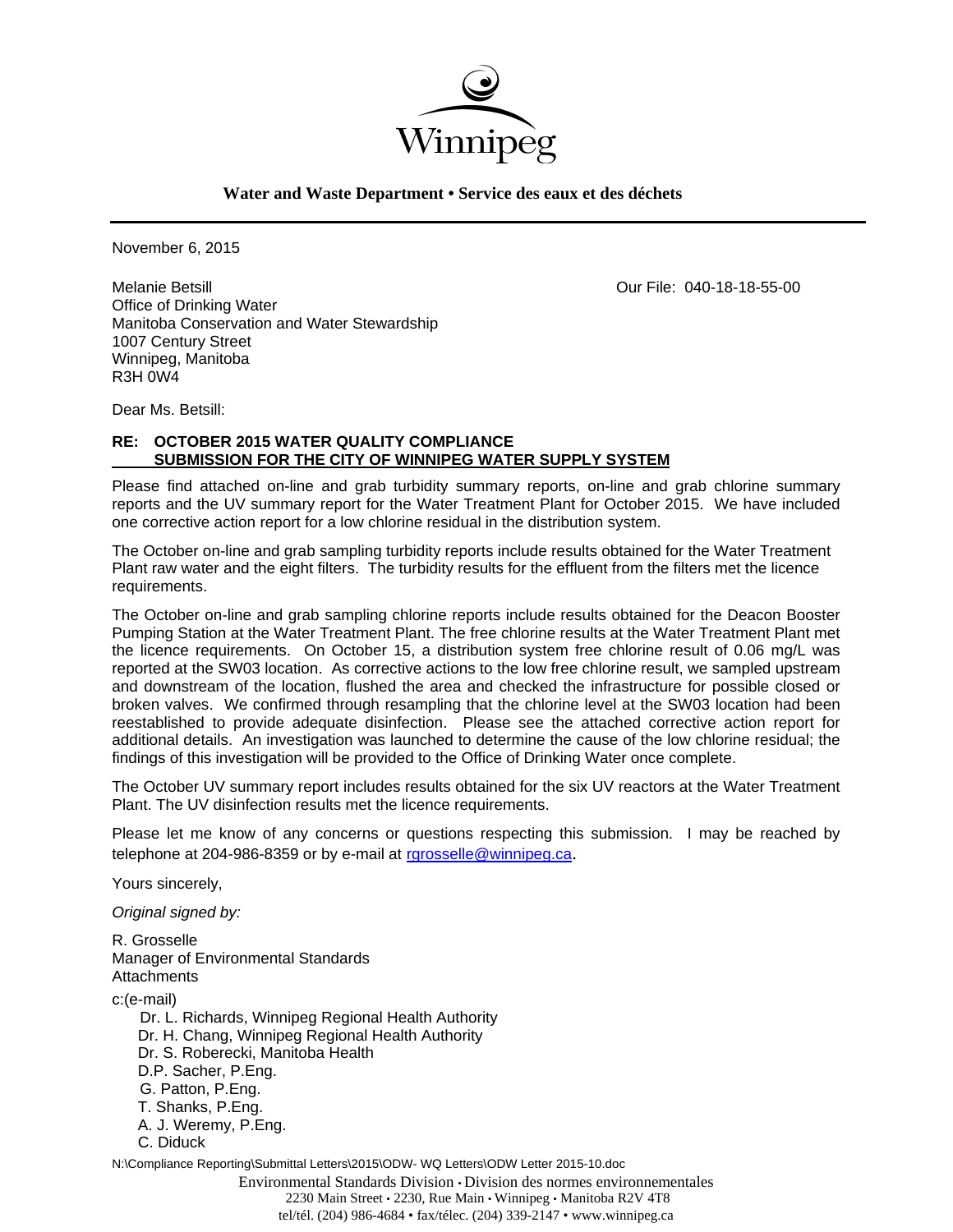

# **CITY OF WINNIPEG** WATER WATER WATER WATER System Code: 252.00

### WATER AND WASTE DEPARTMENT **Example 2018** Licence Number: **PWS-09-412 AA**

WATER SERVICES

#### WATER TREATMENT PLANT TURBIDITY ON-LINE MONITORING REPORT

|                                                                                                  | October 2015 Turbidity (NTU) |           |               |      |               |           |               |      |               |      |               |      |               |      |               |      |               |
|--------------------------------------------------------------------------------------------------|------------------------------|-----------|---------------|------|---------------|-----------|---------------|------|---------------|------|---------------|------|---------------|------|---------------|------|---------------|
|                                                                                                  | Raw                          | Filter #1 |               |      | Filter #2     | Filter #3 |               |      | Filter #4     |      | Filter #5     |      | Filter #6     |      | Filter #7     |      | Filter #8     |
| Date                                                                                             | Avg                          | Avg       | Max           | Avg  | Max           | Avg       | Max           | Avg  | Max           | Avg  | Max           | Avg  | Max           | Avg  | Max           | Avg  | Max           |
| 1/10/2015                                                                                        | 1.99                         | 0.08      | 0.14          | 0.06 | 0.07          | 0.08      | 0.18          | 0.06 | 0.12          | 0.05 | 0.06          | 0.05 | 0.12          | 0.06 | 0.12          | 0.02 | 0.03          |
| 2/10/2015                                                                                        | 1.91                         | 0.07      | 0.10          | 0.08 | 0.13          | 0.11      | 0.13          | 0.06 | 0.13          | 0.04 | 0.09          | 0.07 | 0.08          | 0.06 | 0.11          | 0.02 | 0.09          |
| 3/10/2015                                                                                        | 1.79                         | 0.09      | 0.14          | 0.06 | 0.13          | 0.09      | 0.17          | 0.07 | 0.10          | 0.04 | 0.10          | 0.06 | 0.20          | 0.07 | 0.16          | 0.02 | 0.12          |
| 4/10/2015                                                                                        | 2.54                         | 0.07      | 0.13          | 0.06 | 0.09          | 0.09      | 0.18          | 0.07 | 0.13          | 0.05 | 0.07          | 0.05 | 0.11          | 0.07 | 0.11          | 0.03 | 0.04          |
| 5/10/2015                                                                                        | 2.18                         | 0.07      | 0.10          | 0.09 | 0.13          | 0.10      | 0.13          | 0.08 | 0.17          | 0.04 | 0.09          | 0.06 | 0.08          | 0.06 | 0.17          | 0.02 | 0.06          |
| 6/10/2015                                                                                        | 1.79                         | 0.07      | 0.12          | 0.08 | 0.12          | 0.07      | 0.13          | 0.10 | 0.13          | 0.03 | 0.06          | 0.04 | 0.10          | 0.06 | 0.08          | 0.01 | 0.02          |
| 7/10/2015                                                                                        | 1.66                         | 0.03      | 0.15          | 0.06 | 0.21          | 0.05      | 0.16          | 0.07 | 0.25          | 0.03 | 0.14          | 0.03 | 0.15          | 0.04 | 0.10          | 0.01 | 0.12          |
| 8/10/2015                                                                                        | 1.66                         | 0.07      | 0.09          | 0.07 | 0.13          | 0.07      | 0.14          | 0.10 | 0.11          | 0.04 | 0.07          | 0.04 | 0.08          | 0.06 | 0.07          | 0.01 | 0.05          |
| 9/10/2015                                                                                        | 1.63                         | 0.05      | 0.10          | 0.08 | 0.09          | 0.06      | 0.08          | 0.07 | 0.14          | 0.04 | 0.05          | 0.03 | 0.08          | 0.06 | 0.10          | 0.01 | 0.02          |
| 10/10/2015                                                                                       | 1.68                         | 0.07      | 0.08          | 0.07 | 0.12          | 0.07      | 0.12          | 0.09 | 0.10          | 0.03 | 0.06          | 0.04 | 0.05          | 0.05 | 0.09          | 0.01 | 0.05          |
| 11/10/2015                                                                                       | 1.60                         | 0.06      | 0.10          | 0.07 | 0.12          | 0.06      | 0.13          | 0.08 | 0.13          | 0.04 | 0.05          | 0.03 | 0.07          | 0.07 | 0.07          | 0.01 | 0.02          |
| 12/10/2015                                                                                       | 1.73                         | 0.06      | 0.11          | 0.09 | 0.10          | 0.07      | 0.09          | 0.08 | 0.13          | 0.04 | 0.06          | 0.04 | 0.05          | 0.06 | 0.10          | 0.01 | 0.08          |
| 13/10/2015                                                                                       | 1.78                         | 0.07      | 0.09          | 0.07 | 0.12          | 0.06      | 0.12          | 0.09 | 0.10          | 0.03 | 0.06          | 0.04 | 0.07          | 0.07 | 0.07          | 0.01 | 0.01          |
| 14/10/2015                                                                                       | 1.71                         | 0.06      | 0.21          | 0.08 | 0.09          | 0.06      | 0.07          | 0.07 | 0.13          | 0.04 | 0.05          | 0.03 | 0.06          | 0.06 | 0.10          | 0.01 | 0.04          |
| 15/10/2015                                                                                       | 1.62                         | 0.08      | 0.09          | 0.08 | 0.14          | 0.08      | 0.14          | 0.10 | 0.11          | 0.04 | 0.08          | 0.05 | 0.06          | 0.07 | 0.09          | 0.02 | 0.07          |
| 16/10/2015                                                                                       | 1.59                         | 0.07      | 0.13          | 0.10 | 0.11          | 0.07      | 0.09          | 0.11 | 0.16          | 0.05 | 0.07          | 0.04 | 0.08          | 0.08 | 0.11          | 0.03 | 0.04          |
| 17/10/2015                                                                                       | 1.57                         | 0.09      | 0.10          | 0.09 | 0.15          | 0.09      | 0.16          | 0.10 | 0.12          | 0.05 | 0.08          | 0.05 | 0.06          | 0.07 | 0.15          | 0.03 | 0.08          |
| 18/10/2015                                                                                       | 1.50                         | 0.08      | 0.14          | 0.09 | 0.16          | 0.08      | 0.16          | 0.10 | 0.17          | 0.05 | 0.07          | 0.04 | 0.10          | 0.10 | 0.12          | 0.03 | 0.05          |
| 19/10/2015                                                                                       | 1.57                         | 0.06      | 0.11          | 0.10 | 0.13          | 0.07      | 0.11          | 0.08 | 0.13          | 0.04 | 0.11          | 0.04 | 0.06          | 0.08 | 0.11          | 0.02 | 0.08          |
| 20/10/2015                                                                                       | 1.57                         | 0.07      | 0.26          | 0.07 | 0.12          | 0.05      | 0.11          | 0.09 | 0.10          | 0.03 | 0.06          | 0.03 | 0.06          | 0.08 | 0.09          | 0.01 | 0.02          |
| 21/10/2015                                                                                       | 1.58                         | 0.06      | 0.10          | 0.08 | 0.09          | 0.05      | 0.07          | 0.07 | 0.13          | 0.04 | 0.05          | 0.03 | 0.07          | 0.08 | 0.20          | 0.02 | 0.05          |
| 22/10/2015                                                                                       | 1.48                         | 0.07      | 0.08          | 0.07 | 0.12          | 0.05      | 0.10          | 0.08 | 0.09          | 0.03 | 0.07          | 0.04 | 0.06          | 0.08 | 0.09          | 0.01 | 0.04          |
| 23/10/2015                                                                                       | 1.39                         | 0.06      | 0.11          | 0.08 | 0.09          | 0.04      | 0.11          | 0.07 | 0.12          | 0.04 | 0.05          | 0.03 | 0.07          | 0.09 | 0.12          | 0.01 | 0.02          |
| 24/10/2015                                                                                       | 1.40                         | 0.07      | 0.08          | 0.07 | 0.12          | 0.06      | 0.10          | 0.08 | 0.09          | 0.04 | 0.06          | 0.04 | 0.05          | 0.07 | 0.13          | 0.01 | 0.04          |
| 25/10/2015                                                                                       | 1.34                         | 0.06      | 0.10          | 0.07 | 0.09          | 0.05      | 0.10          | 0.09 | 0.13          | 0.04 | 0.05          | 0.03 | 0.07          | 0.10 | 0.11          | 0.01 | 0.02          |
| 26/10/2015                                                                                       | 1.24                         | 0.07      | 0.08          | 0.09 | 0.12          | 0.06      | 0.07          | 0.07 | 0.12          | 0.04 | 0.07          | 0.04 | 0.05          | 0.08 | 0.13          | 0.01 | 0.04          |
| 27/10/2015                                                                                       | 1.24                         | 0.07      | 0.11          | 0.07 | 0.12          | 0.05      | 0.10          | 0.09 | 0.11          | 0.04 | 0.06          | 0.03 | 0.07          | 0.10 | 0.11          | 0.01 | 0.02          |
| 28/10/2015                                                                                       | 1.25                         | 0.05      | 0.09          | 0.09 | 0.11          | 0.06      | 0.07          | 0.07 | 0.10          | 0.05 | 0.07          | 0.04 | 0.05          | 0.09 | 0.18          | 0.01 | 0.04          |
| 29/10/2015                                                                                       | 1.31                         | 0.05      | 0.08          | 0.08 | 0.13          | 0.05      | 0.09          | 0.06 | 0.07          | 0.04 | 0.07          | 0.04 | 0.08          | 0.12 | 0.13          | 0.01 | 0.02          |
| 30/10/2015                                                                                       | 1.31                         | 0.03      | 0.07          | 0.11 | 0.12          | 0.06      | 0.07          | 0.04 | 0.10          | 0.05 | 0.06          | 0.03 | 0.05          | 0.09 | 0.14          | 0.02 | 0.04          |
| 31/10/2015                                                                                       | 1.31                         | 0.04      | 0.06          | 0.07 | 0.15          | 0.06      | 0.10          | 0.05 | 0.08          | 0.03 | 0.08          | 0.04 | 0.07          | 0.08 | 0.16          | 0.01 | 0.05          |
| Total Number of Measurements Taken, A:                                                           |                              |           | 16073         |      | 12906         |           | 14195         |      | 12635         |      | 16800         |      | 16647         |      | 15041         |      | 16465         |
| Turbidity Standard for Monitoring Location (NTU):<br>Number of Measurements Meeting Standard, B: |                              |           | 0.30<br>16073 |      | 0.30<br>12906 |           | 0.30<br>14195 |      | 0.30<br>12635 |      | 0.30<br>16800 |      | 0.30<br>16647 |      | 0.30<br>15041 |      | 0.30<br>16465 |
| Compliance with Turbidity Standard, C = B/A X 100%:                                              |                              |           | 100%          |      | 100%          |           | 100%          |      | 100%          |      | 100%          |      | 100%          |      | 100%          |      | 100%          |

File Path: N:\Water Treatment Branch\Administration\Reports\Regulatory Submissions\Turbidity\2015\10-October

**Submitted By (Print): D.Merredew** 

Signature: Original signed by D.Merredew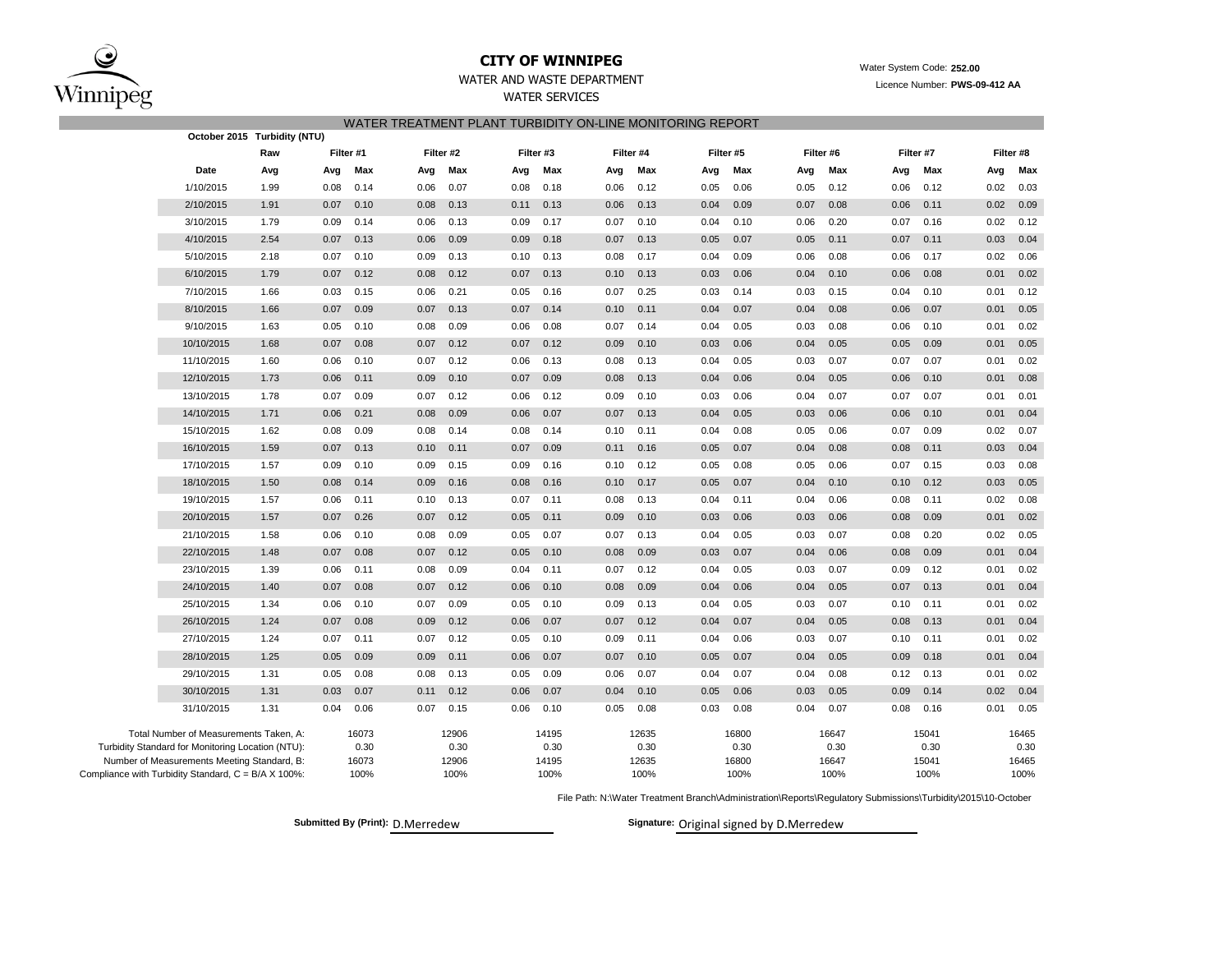

#### CITY OF WINNIPEG WATER AND WASTE DEPARTMENT ENVIRONMENTAL STANDARDS DIVISION

### **WATER TREATMENT PLANT TURBIDITY GRAB MONITORING REPORT**

| Water System Code: 252.00<br>Licence No. PWS-09-412 AA |           |                  |           |           |           |                     |           |                     |           | <b>Turbidity (NTU)</b> |           |           |           |                     |           |                     |           |             |
|--------------------------------------------------------|-----------|------------------|-----------|-----------|-----------|---------------------|-----------|---------------------|-----------|------------------------|-----------|-----------|-----------|---------------------|-----------|---------------------|-----------|-------------|
| Date                                                   |           | <b>Raw Water</b> |           | Filter 1  |           | Filter <sub>2</sub> |           | Filter <sub>3</sub> |           | Filter 4               |           | Filter 5  |           | Filter <sub>6</sub> |           | Filter <sub>7</sub> |           | Filter 8    |
|                                                        | Grab      | Analyser         | Grab      | Analyser  | Grab      | Analyser            | Grab      | Analyser            | Grab      | Analyser               | Grab      | Analyser  | Grab      | Analyser            | Grab      | Analyser            | Grab      | Analyser    |
| 01-Oct-2015                                            | 1.37      | 1.89             | 0.16      | 0.10      | 0.11      | 0.06                | 0.13      | 0.07                | 0.18      | 0.07                   | 0.13      | 0.05      | 0.12      | 0.05                | 0.11      | 0.06                | 0.11      | 0.03        |
| 02-Oct-2015                                            | 1.37      | 1.79             | 0.10      | 0.07      | 0.13      | 0.08                | 0.14      | 0.09                | 0.11      | 0.05                   | 0.11      | 0.06      | 0.11      | 0.06                | 0.10      | 0.06                | 0.12      | 0.06        |
| 03-Oct-2015                                            | <b>NS</b> | <b>NS</b>        | <b>NS</b> | <b>NS</b> | <b>NS</b> | <b>NS</b>           | <b>NS</b> | <b>NS</b>           | <b>NS</b> | <b>NS</b>              | <b>NS</b> | <b>NS</b> | <b>NS</b> | <b>NS</b>           | <b>NS</b> | <b>NS</b>           | <b>NS</b> | <b>NS</b>   |
| 04-Oct-2015                                            | <b>NS</b> | <b>NS</b>        | <b>NS</b> | <b>NS</b> | <b>NS</b> | <b>NS</b>           | <b>NS</b> | <b>NS</b>           | <b>NS</b> | <b>NS</b>              | <b>NS</b> | <b>NS</b> | <b>NS</b> | <b>NS</b>           | <b>NS</b> | <b>NS</b>           | <b>NS</b> | <b>NS</b>   |
| 05-Oct-2015                                            | 1.49      | 2.47             | 0.09      | 0.07      | 0.12      | 0.08                | 0.12      | 0.09                | 0.10      | 0.05                   | 0.09      | 0.05      | 0.09      | 0.06                | 0.08      | 0.05                | 0.11      | 0.06        |
| 06-Oct-2015                                            | 1.31      | 1.79             | 0.10      | 0.07      | 0.10      | 0.09                | 0.11      | 0.07                | 0.10      | 0.10                   | 0.07      | 0.04      | 0.10      | 0.05                | 0.09      | 0.06                | 0.07      | 0.02        |
| 07-Oct-2015                                            | 1.18      | 1.74             | 0.06      | 0.05      | 0.06      | 0.08                | 0.07      | 0.04                | 0.06      | 0.07                   | 0.05      | 0.03      | 0.05      | 0.03                | 0.10      | 0.07                | 0.07      | <0.02       |
| 08-Oct-2015                                            | 1.25      | 1.65             | 0.09      | 0.06      | 0.11      | 0.10                | 0.13      | 0.08                | 0.10      | 0.08                   | 0.07      | 0.04      | 0.08      | 0.04                | 0.12      | 0.06                | 0.07      | 0.02        |
| 09-Oct-2015                                            | 1.25      | 1.53             | 0.08      | 0.05      | 0.07      | 0.08                | 0.08      | 0.05                | 0.12      | 0.09                   | 0.07      | 0.03      | 0.06      | 0.03                | 0.08      | 0.06                | 0.07      | 0.02        |
| 10-Oct-2015                                            | <b>NS</b> | <b>NS</b>        | <b>NS</b> | <b>NS</b> | <b>NS</b> | <b>NS</b>           | <b>NS</b> | <b>NS</b>           | <b>NS</b> | <b>NS</b>              | <b>NS</b> | <b>NS</b> | <b>NS</b> | <b>NS</b>           | <b>NS</b> | <b>NS</b>           | <b>NS</b> | <b>NS</b>   |
| 11-Oct-2015                                            | <b>NS</b> | <b>NS</b>        | <b>NS</b> | <b>NS</b> | <b>NS</b> | <b>NS</b>           | <b>NS</b> | <b>NS</b>           | <b>NS</b> | <b>NS</b>              | <b>NS</b> | <b>NS</b> | <b>NS</b> | <b>NS</b>           | <b>NS</b> | <b>NS</b>           | <b>NS</b> | <b>NS</b>   |
| 12-Oct-2015                                            | <b>NS</b> | <b>NS</b>        | <b>NS</b> | <b>NS</b> | <b>NS</b> | <b>NS</b>           | <b>NS</b> | <b>NS</b>           | <b>NS</b> | <b>NS</b>              | <b>NS</b> | <b>NS</b> | <b>NS</b> | <b>NS</b>           | <b>NS</b> | <b>NS</b>           | <b>NS</b> | <b>NS</b>   |
| 13-Oct-2015                                            | 1.20      | 1.71             | 0.13      | 0.06      | 0.11      | 0.10                | 0.17      | 0.07                | 0.11      | 0.07                   | 0.12      | 0.04      | 0.11      | 0.03                | 0.08      | 0.06                | 0.12      | 0.02        |
| 14-Oct-2015                                            | 1.03      | 1.59             | 0.07      | 0.05      | 0.08      | 0.08                | 0.10      | 0.05                | 0.13      | 0.10                   | 0.10      | 0.04      | 0.09      | 0.02                | 0.11      | 0.08                | 0.08      | 0.03        |
| 15-Oct-2015                                            | 1.10      | 1.61             | 0.12      | 0.07      | 0.21      | 0.11                | 0.19      | 0.08                | 0.15      | 0.08                   | 0.13      | 0.03      | 0.12      | 0.04                | 0.11      | 0.07                | 0.11      | 0.03        |
| 16-Oct-2015                                            | 1.19      | 1.56             | 0.09      | 0.07      | 0.11      | 0.10                | 0.12      | 0.06                | 0.16      | 0.11                   | 0.09      | 0.05      | 0.09      | 0.03                | 0.11      | 0.09                | 0.10      | 0.04        |
| 17-Oct-2015                                            | <b>NS</b> | <b>NS</b>        | <b>NS</b> | <b>NS</b> | <b>NS</b> | <b>NS</b>           | <b>NS</b> | <b>NS</b>           | <b>NS</b> | <b>NS</b>              | <b>NS</b> | <b>NS</b> | <b>NS</b> | <b>NS</b>           | <b>NS</b> | <b>NS</b>           | <b>NS</b> | $_{\rm NS}$ |
| 18-Oct-2015                                            | <b>NS</b> | <b>NS</b>        | <b>NS</b> | <b>NS</b> | <b>NS</b> | <b>NS</b>           | <b>NS</b> | <b>NS</b>           | <b>NS</b> | <b>NS</b>              | <b>NS</b> | <b>NS</b> | <b>NS</b> | <b>NS</b>           | <b>NS</b> | <b>NS</b>           | <b>NS</b> | <b>NS</b>   |
| 19-Oct-2015                                            | 1.27      | 1.50             | 0.07      | 0.06      | 0.08      | 0.09                | 0.09      | 0.05                | 0.07      | 0.07                   | 0.07      | 0.04      | 0.08      | 0.03                | 0.07      | 0.07                | 0.07      | 0.04        |
| 20-Oct-2015                                            | 1.52      | 1.54             | 0.07      | 0.06      | 0.08      | 0.08                | 0.10      | 0.06                | 0.07      | 0.07                   | 0.06      | 0.03      | 0.07      | 0.02                | 0.07      | 0.08                | 0.08      | 0.03        |
| 21-Oct-2015                                            | 1.08      | 1.56             | 0.09      | 0.06      | 0.09      | 0.08                | 0.09      | 0.04                | 0.14      | 0.09                   | 0.11      | 0.04      | 0.08      | 0.03                | 0.10      | 0.11                | 0.08      | 0.03        |
| 22-Oct-2015                                            | 1.19      | 1.46             | 0.06      | 0.06      | 0.07      | 0.09                | 0.08      | 0.05                | 0.06      | 0.07                   | 0.05      | 0.03      | 0.06      | 0.04                | 0.06      | 0.08                | 0.05      | 0.02        |
| 23-Oct-2015                                            | 1.10      | 1.38             | 0.09      | 0.07      | 0.09      | 0.08                | 0.11      | 0.04                | 0.11      | 0.08                   | 0.10      | 0.04      | 0.07      | 0.03                | 0.10      | 0.09                | 0.08      | 0.03        |
| 24-Oct-2015                                            | <b>NS</b> | <b>NS</b>        | <b>NS</b> | <b>NS</b> | <b>NS</b> | <b>NS</b>           | <b>NS</b> | <b>NS</b>           | <b>NS</b> | <b>NS</b>              | <b>NS</b> | <b>NS</b> | <b>NS</b> | <b>NS</b>           | <b>NS</b> | <b>NS</b>           | <b>NS</b> | <b>NS</b>   |
| 25-Oct-2015                                            | <b>NS</b> | <b>NS</b>        | <b>NS</b> | <b>NS</b> | <b>NS</b> | <b>NS</b>           | <b>NS</b> | <b>NS</b>           | <b>NS</b> | <b>NS</b>              | <b>NS</b> | <b>NS</b> | <b>NS</b> | <b>NS</b>           | <b>NS</b> | <b>NS</b>           | <b>NS</b> | <b>NS</b>   |
| 26-Oct-2015                                            | 1.16      | 1.25             | 0.09      | 0.06      | 0.07      | 0.09                | 0.08      | 0.04                | 0.06      | 0.07                   | 0.07      | 0.05      | 0.07      | 0.03                | 0.06      | 0.09                | 0.10      | 0.04        |
| 27-Oct-2015                                            | 1.10      | 1.23             | 0.09      | 0.07      | 0.07      | 0.09                | 0.08      | 0.04                | 0.09      | 0.08                   | 0.06      | 0.04      | 0.09      | 0.04                | 0.06      | 0.09                | 0.06      | 0.02        |
| 28-Oct-2015                                            | 1.18      | 1.20             | 0.06      | 0.06      | 0.06      | 0.09                | 0.07      | 0.04                | 0.06      | 0.07                   | 0.07      | 0.05      | 0.08      | 0.03                | 0.11      | 0.11                | 0.08      | 0.03        |
| 29-Oct-2015                                            | 0.96      | 1.25             | 0.07      | 0.03      | 0.06      | 0.10                | 0.11      | 0.05                | 0.07      | 0.05                   | 0.07      | 0.04      | 0.08      | 0.04                | 0.09      | 0.11                | 0.06      | 0.03        |
| 30-Oct-2015                                            | 1.20      | 1.26             | 0.08      | 0.03      | 0.07      | 0.11                | 0.09      | 0.04                | 0.11      | 0.05                   | 0.07      | 0.04      | 0.07      | 0.03                | 0.07      | 0.12                | 0.06      | 0.03        |
| 31-Oct-2015                                            | <b>NS</b> | <b>NS</b>        | <b>NS</b> | <b>NS</b> | <b>NS</b> | <b>NS</b>           | <b>NS</b> | <b>NS</b>           | <b>NS</b> | <b>NS</b>              | <b>NS</b> | <b>NS</b> | <b>NS</b> | <b>NS</b>           | <b>NS</b> | <b>NS</b>           | <b>NS</b> | <b>NS</b>   |
| Total number of measurements taken, A:                 |           |                  | 21        |           | 21        |                     | 21        |                     | 21        |                        | 21        |           | 21        |                     | 21        |                     | 21        |             |
| Turbidity Standard for Monitoring Location (NTU):      |           |                  | 0.30      |           | 0.30      |                     | 0.30      |                     | 0.30      |                        | 0.30      |           | 0.30      |                     | 0.30      |                     | 0.30      |             |
| Number of measurements meeting standard, B:            |           |                  | 21        |           | 21        |                     | 21        |                     | 21        |                        | 21        |           | 21        |                     | 21        |                     | 21        |             |
| Compliance with Turbidity Standard, C= B/A X 100%:     |           |                  | 100%      |           | 100%      |                     | 100%      |                     | 100%      |                        | 100%      |           | 100%      |                     | 100%      |                     | 100%      |             |

NS: No Sample NA: Not Analyzed OL: Off-Line

**Comments: Report Compiled By: H.Demchenko**

> **Approved in LIMS By: C.Diduck**

**5-Nov-15**

Printed From : N:\WQ Data\Routine Water Quality\2015\Turbidity.xls **Date Approved:** File: WQR3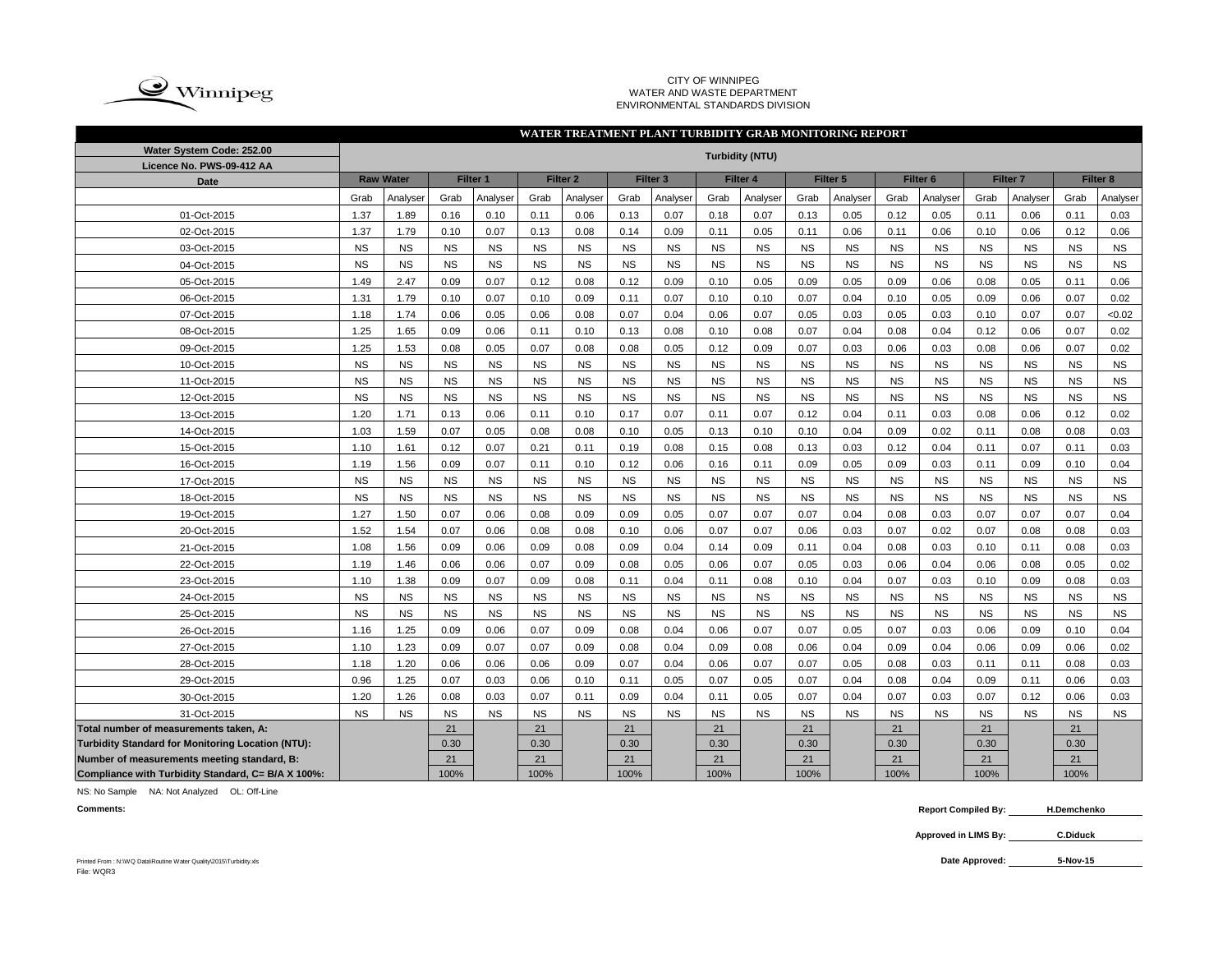

# **City of Winnipeg**

Water and Waste Department Water Services

### Deacon Booster Pumping Station WATER TREATMENT PLANT FREE CHLORINE ON-LINE MONITORING REPORT

| Water System Code:     |
|------------------------|
| Licence Number:        |
| <b>Report Created:</b> |

Water System Code: **252.00** Licence Number: **PWS-09-412 AA**

01 November 2015 **Report Period: October 2015** 

|                                             |         | <b>BRANCH1</b><br>[mg/L] | <b>BRANCH2</b><br>[mg/L] |         |
|---------------------------------------------|---------|--------------------------|--------------------------|---------|
| Date                                        | Average | Minimum                  | Average                  | Minimum |
| 1/10/2015                                   | 1.13    | 1.05                     | 1.06                     | 0.96    |
| 2/10/2015                                   | 1.23    | 1.17                     | 1.15                     | 1.10    |
| 3/10/2015                                   | 1.30    | 1.24                     | 1.19                     | 1.13    |
| 4/10/2015                                   | 1.43    | 1.34                     | 1.31                     | 1.21    |
| 5/10/2015                                   | 1.34    | 1.29                     | 1.22                     | 1.18    |
| 6/10/2015                                   | 1.29    | 1.21                     | 1.28                     | 1.16    |
| 7/10/2015                                   | 1.55    | 1.05                     | 1.59                     | 0.95    |
| 8/10/2015                                   | 1.17    | 1.12                     | 1.20                     | 1.11    |
| 9/10/2015                                   | 1.21    | 1.16                     | 1.30                     | 1.24    |
| 10/10/2015                                  | 1.18    | 1.12                     | 1.30                     | 1.30    |
| 11/10/2015                                  | 1.18    | 1.13                     | 1.30                     | 1.30    |
| 12/10/2015                                  | 1.18    | 1.14                     | 1.30                     | 1.30    |
| 13/10/2015                                  | 1.23    | 1.19                     | 1.26                     | 1.20    |
| 14/10/2015                                  | 1.25    | 1.22                     | 1.32                     | 1.19    |
| 15/10/2015                                  | 1.33    | 1.24                     | 1.30                     | 1.20    |
| 16/10/2015                                  | 1.39    | 1.09                     | 1.25                     | 1.19    |
| 17/10/2015                                  | 1.30    | 1.20                     | 1.25                     | 1.20    |
| 18/10/2015                                  | 1.33    | 1.23                     | 1.33                     | 1.27    |
| 19/10/2015                                  | 1.31    | 1.17                     | 1.35                     | 1.28    |
| 20/10/2015                                  | 1.20    | 0.96                     | 1.16                     | 0.96    |
| 21/10/2015                                  | 1.08    | 0.97                     | 1.00                     | 0.96    |
| 22/10/2015                                  | 1.05    | 0.95                     | 1.05                     | 0.91    |
| 23/10/2015                                  | 1.01    | 0.92                     | 1.08                     | 0.98    |
| 24/10/2015                                  | 0.99    | 0.92                     | 1.03                     | 0.95    |
| 25/10/2015                                  | 1.02    | 0.97                     | 1.09                     | 0.93    |
| 26/10/2015                                  | 1.12    | 0.99                     | 1.15                     | 1.06    |
| 27/10/2015                                  | 1.17    | 1.08                     | 1.16                     | 1.08    |
| 28/10/2015                                  | 1.14    | 1.07                     | 1.16                     | 1.10    |
| 29/10/2015                                  | 1.16    | 1.09                     | 1.20                     | 1.14    |
| 30/10/2015                                  | 1.18    | 1.13                     | 1.15                     | 1.02    |
| 31/10/2015                                  | 1.18    | 1.06                     | 1.07                     | 1.02    |
| Total Number of Measurements, A:            |         | 21615                    |                          | 21600   |
| Minimum Free Chlorine Standard:             |         | 0.50                     |                          | 0.50    |
| Number of Measurements Meeting Standard, B: |         | 21615                    |                          | 21600   |
| COMPLIANCE, $C = B/A \times 100\%$ :        |         | 100                      |                          | 100     |

File Path: N:\Water Treatment Branch\Administration\Reports\Regulatory Submissions\Chlorine\2015\10-October

Submitted By (Print): D. Merredew

Signature: Original signed by D.Merredew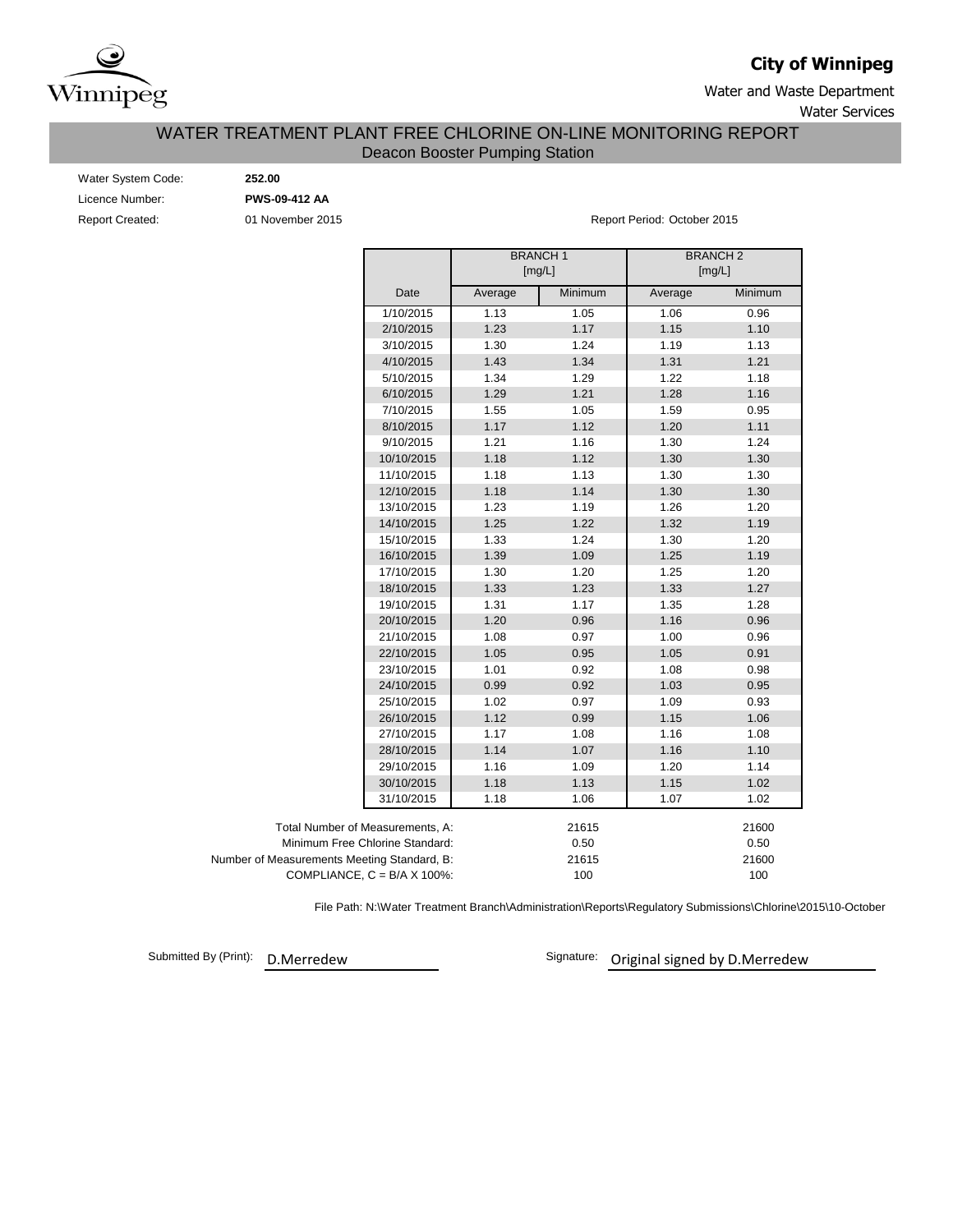| $\bullet$ Winnipeg |  |
|--------------------|--|
|                    |  |

#### CITY OF WINNIPEG WATER AND WASTE DEPARTMENT ENVIRONMENTAL STANDARDS DIVISION

| WATER TREATMENT PLANT CHLORINE GRAB MONITORING REPORT    |                                                |                                         |                                 |           |                      |                                 |
|----------------------------------------------------------|------------------------------------------------|-----------------------------------------|---------------------------------|-----------|----------------------|---------------------------------|
| Water System Code: 252.00                                | <b>Deacon Booster Pumping Station Branch 1</b> | Deacon Booster Pumping Station Branch 2 |                                 |           |                      |                                 |
| Licence No. PWS-09-412 AA<br><b>Date</b>                 |                                                | Free Chlorine (mg/L)                    | <b>Total Chlorine</b><br>(mg/L) |           | Free Chlorine (mg/L) | <b>Total Chlorine</b><br>(mg/L) |
|                                                          | Analyser                                       | Grab                                    | Grab                            | Analyser  | Grab                 | Grab                            |
| 01-Oct-2015                                              | 1.10                                           | 1.18                                    | 1.35                            | 1.03      | 1.10                 | 1.27                            |
| 02-Oct-2015                                              | 1.21                                           | 1.26                                    | 1.41                            | 1.13      | 1.18                 | 1.34                            |
| 03-Oct-2015                                              | <b>NS</b>                                      | <b>NS</b>                               | <b>NS</b>                       | <b>NS</b> | <b>NS</b>            | <b>NS</b>                       |
| 04-Oct-2015                                              | <b>NS</b>                                      | <b>NS</b>                               | <b>NS</b>                       | <b>NS</b> | <b>NS</b>            | <b>NS</b>                       |
| 05-Oct-2015                                              | 1.30                                           | 1.44                                    | 1.60                            | 1.20      | 1.28                 | 1.45                            |
| 06-Oct-2015                                              | 1.32                                           | 1.35                                    | 1.51                            | 1.19      | 1.27                 | 1.44                            |
| 07-Oct-2015                                              | 1.79                                           | 1.90                                    | 2.08                            | 1.87      | 1.84                 | 2.18                            |
| 08-Oct-2015                                              | 1.17                                           | 1.14                                    | 1.30                            | 1.14      | 1.12                 | 1.31                            |
| 09-Oct-2015                                              | 1.22                                           | 1.23                                    | 1.38                            | 1.36      | 1.27                 | 1.52                            |
| 10-Oct-2015                                              | <b>NS</b>                                      | <b>NS</b>                               | <b>NS</b>                       | <b>NS</b> | <b>NS</b>            | <b>NS</b>                       |
| 11-Oct-2015                                              | <b>NS</b>                                      | <b>NS</b>                               | <b>NS</b>                       | <b>NS</b> | <b>NS</b>            | <b>NS</b>                       |
| 12-Oct-2015                                              | <b>NS</b>                                      | <b>NS</b>                               | <b>NS</b>                       | <b>NS</b> | <b>NS</b>            | <b>NS</b>                       |
| 13-Oct-2015                                              | 1.24                                           | 1.22                                    | 1.44                            | 1.24      | 1.21                 | 1.44                            |
| 14-Oct-2015                                              | 1.27                                           | 1.28                                    | 1.44                            | 1.31      | 1.36                 | 1.48                            |
| 15-Oct-2015                                              | 1.33                                           | 1.39                                    | 1.55                            | 1.24      | 1.35                 | 1.46                            |
| 16-Oct-2015                                              | 1.37                                           | 1.33                                    | 1.55                            | 1.25      | 1.33                 | 1.49                            |
| 17-Oct-2015                                              | <b>NS</b>                                      | <b>NS</b>                               | <b>NS</b>                       | <b>NS</b> | <b>NS</b>            | <b>NS</b>                       |
| 18-Oct-2015                                              | <b>NS</b>                                      | <b>NS</b>                               | <b>NS</b>                       | <b>NS</b> | <b>NS</b>            | <b>NS</b>                       |
| 19-Oct-2015                                              | 1.33                                           | 1.46                                    | 1.64                            | 1.35      | 1.36                 | 1.55                            |
| 20-Oct-2015                                              | 1.36                                           | 1.37                                    | 1.51                            | 1.26      | 1.31                 | 1.42                            |
| 21-Oct-2015                                              | 1.08                                           | 1.17                                    | 1.33                            | 0.99      | 1.08                 | 1.22                            |
| 22-Oct-2015                                              | 1.10                                           | 1.20                                    | 1.34                            | 1.07      | 1.19                 | 1.33                            |
| 23-Oct-2015                                              | 1.02                                           | 1.08                                    | 1.25                            | 1.08      | 1.17                 | 1.35                            |
| 24-Oct-2015                                              | <b>NS</b>                                      | <b>NS</b>                               | <b>NS</b>                       | <b>NS</b> | <b>NS</b>            | <b>NS</b>                       |
| 25-Oct-2015                                              | <b>NS</b>                                      | <b>NS</b>                               | <b>NS</b>                       | <b>NS</b> | <b>NS</b>            | <b>NS</b>                       |
| 26-Oct-2015                                              | 1.15                                           | 1.19                                    | 1.34                            | 1.13      | 1.20                 | 1.37                            |
| 27-Oct-2015                                              | 1.16                                           | 1.24                                    | 1.44                            | 1.15      | 1.24                 | 1.43                            |
| 28-Oct-2015                                              | 1.15                                           | 1.23                                    | 1.40                            | 1.17      | 1.26                 | 1.42                            |
| 29-Oct-2015                                              | 1.18                                           | 1.25                                    | 1.36                            | 1.21      | 1.28                 | 1.38                            |
| 30-Oct-2015                                              | 1.20                                           | 1.25                                    | 1.40                            | 1.19      | 1.20                 | 1.44                            |
| 31-Oct-2015                                              | <b>NS</b>                                      | <b>NS</b>                               | <b>NS</b>                       | <b>NS</b> | <b>NS</b>            | <b>NS</b>                       |
| Total number of measurements taken, A:                   |                                                | 21                                      |                                 |           | 21                   |                                 |
| <b>Chlorine Standard for Monitoring Location (mg/L):</b> |                                                | 0.50                                    |                                 |           | 0.50                 |                                 |
| Number of measurements meeting standard, B:              |                                                | 21                                      |                                 |           | 21                   |                                 |
| Compliance with Chlorine Standard, C= B/A X 100%:        |                                                | 100%                                    |                                 |           | 100%                 |                                 |

NS: No Sample NA: Not Analyzed OL: Off-Line

| Comments: | r Compiled By:<br>Repor | H.Demchenko |
|-----------|-------------------------|-------------|
|           |                         |             |

**Approved in LIMS By: C.Diduck**

Date Approved: 5-Nov-15

**Printed From : N:\WQ Data\Routine Water Quality\2015\Chlorine.xls** File: WQR3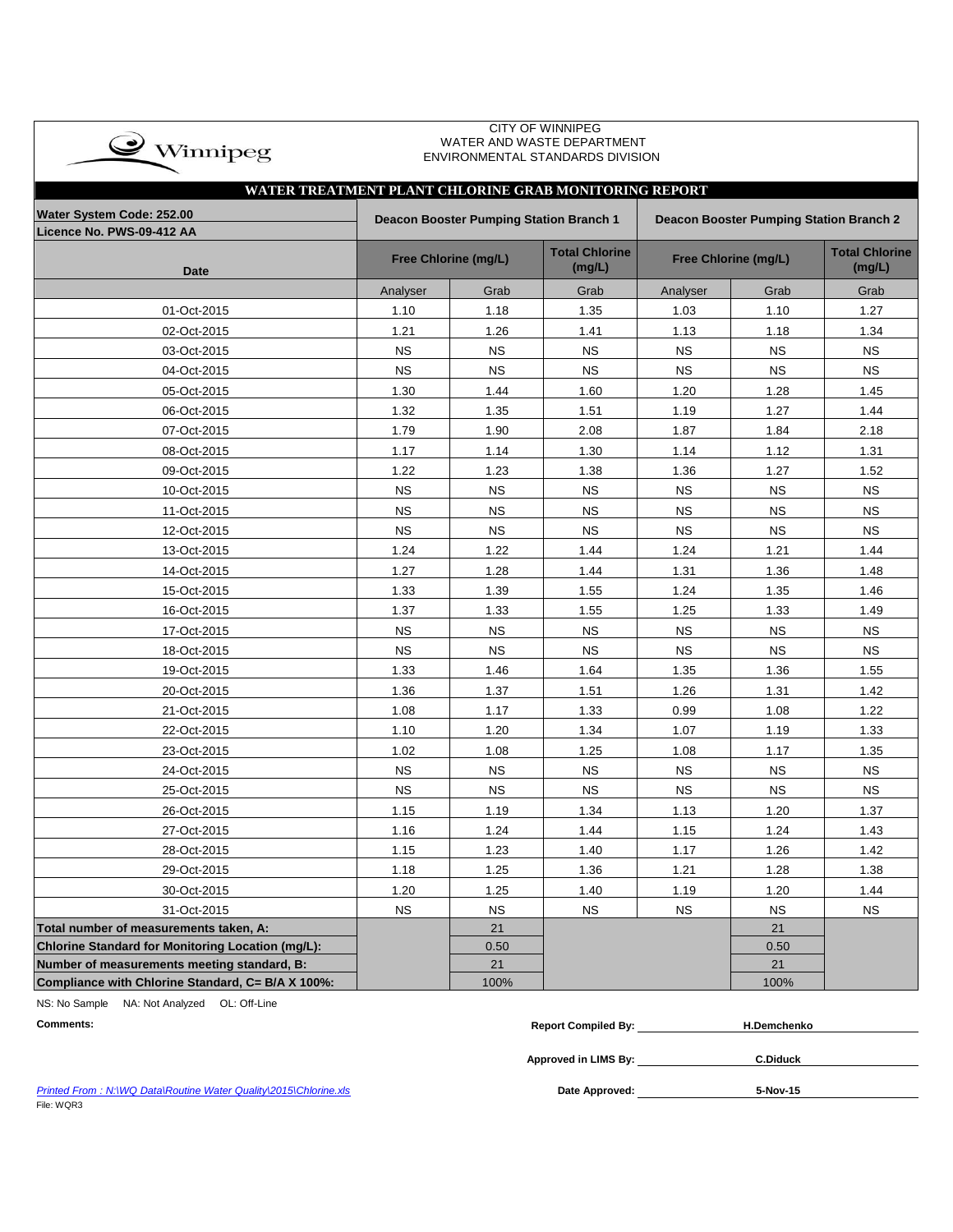

### **CITY OF WINNIPEG**

WATER AND WASTE DEPARTMENTWATER SERVICES

Water System Code: **252.00**

 Licence Number:**PWS-09-412 AA**

WATER TREATMENT PLANT UV REPORT

Report Period: **October 2015** Report Created: **Sunday, November 01, 2015**

|           | <b>Transmittance</b> |           | <b>UVR-D100A</b> |       |       |           | <b>UVR-D200A</b> |       |       |           | <b>UVR-D300A</b> |           |       |           | <b>UVR-D400A</b>  |       |       |           | <b>UVR-D500A</b>  |       |       |                  | UVR-D600A         |                   |       |           | % Volume                   |        |        |                   |
|-----------|----------------------|-----------|------------------|-------|-------|-----------|------------------|-------|-------|-----------|------------------|-----------|-------|-----------|-------------------|-------|-------|-----------|-------------------|-------|-------|------------------|-------------------|-------------------|-------|-----------|----------------------------|--------|--------|-------------------|
| Date      | $\frac{0}{c}$        |           | Water Volume IML |       |       |           | Water Volume IML |       |       |           | Water Volume IML |           |       |           | Water Volume [ML] |       |       |           | Water Volume [ML] |       |       |                  | Water Volume [ML] |                   |       |           | Total<br>Water Volume [ML] |        |        | <b>Treated To</b> |
|           |                      | Untreated | Below            | To    | Total | Untreated | Below            | To    | Total | Untreated | Below            | To        | Total | Untreated | Below             | To    | Total | Untreated | Below             | To    | Total | <b>Jntreated</b> | Below             | To                | Total | Untreated | Below                      | To     | Total  | Dose              |
| 01/10/201 | 96.19                | 0.00      | 0.00             | 0.00  | 0.00  | 0.00      | 0.00             | 0.00  | 0.01  | 0.00      | 0.00             | 74.65     | 74.65 | 0.00      | 0.00              | 0.00  | 0.00  | 0.00      | 0.00              | 44.59 | 44.5  | 0.00             | 0.00              | 80.0 <sup>°</sup> | 80.0  | 0.00      | 0.00                       | 199.25 | 199.25 | 100.00            |
| 02/10/201 | 96.10                | 0.00      | 0.00             | 0.00  | 0.00  | 0.00      | 0.00             | 0.00  | 0.01  | 0.00      | 0.00             | 76.33     | 76.3  | 0.00      | 0.00              | 0.00  | 0.00  | 0.00      | 0.00              | 45.45 | 45.45 | 0.00             | 0.00              | 82.16             | 82.1  | 0.00      | 0.00                       | 203.94 | 203.94 | 100.00            |
| 03/10/201 | 96.00                | 0.00      | 0.00             | 0.00  | 0.00  | 0.00      | 0.00             | 0.00  | 0.0   | 0.00      | 0.00             | 76.23     | 76.2  | 0.00      | 0.00              | 0.00  | 0.00  | 0.00      | 0.00              | 45.46 | 45.46 | 0.00             | 0.00              | 82.27             | 82.2  | 0.00      | 0.00                       | 203.96 | 203.96 | 100.00            |
| 04/10/201 | 95.96                | 0.00      | 0.00             | 0.00  | 0.00  | 0.00      | 0.00             | 0.00  | 0.01  | 0.00      | 0.00             | 75.39     | 75.3  | 0.00      | 0.00              | 0.00  | 0.00  | 0.00      | 0.00              | 45.03 | 45.03 | 0.00             | 0.06              | 81.54             | 81.6  | 0.00      | 0.06                       | 201.97 | 202.02 | 99.97             |
| 05/10/201 | 96.13                | 0.00      | 0.00             | 0.00  | 0.00  | 0.00      | 0.00             | 0.00  | 0.0   | 0.00      | 0.00             | 76.92     | 76.9  | 0.00      | 0.00              | 0.00  | 0.00  | 0.00      | 0.00              | 48.6  | 48.6  | 0.00             | 0.00              | 76.46             | 76.4  | 0.00      | 0.00                       | 201.99 | 201.99 | 100.00            |
| 06/10/201 | 95.90                | 0.00      | 0.05             | 2.16  | 2.22  | 0.00      | 0.00             | 43.31 | 43.3  | 0.00      | 0.00             | 63.46     | 63.4  | 0.00      | 0.17              | 0.00  | 0.11  | 0.00      | 0.00              | 60.68 | 60.6  | 0.00             | 0.00              | 32.15             | 32.1  | 0.00      | 0.23                       | 201.76 | 201.99 | 99.89             |
| 07/10/201 | 94.74                | 0.00      | 0.00             | 0.00  | 0.0   | 0.00      | 0.00             | 55.19 | 55.   | 0.00      | 0.00             | 33.87     | 33.8  | 0.00      | 0.00              | 0.00  | 0.0   | 0.13      | 0.20              | 22.98 | 23.3  | 0.00             | 0.03              | 23.80             | 23.8  | 0.13      | 0.23                       | 135.84 | 136.21 | 99.74             |
| 08/10/201 | 96.15                | 0.00      | 0.00             | 0.00  | 0.00  | 0.00      | 0.00             | 79.96 | 79.9  | 0.00      | 0.00             | 47.09     | 47.0  | 0.00      | 0.00              | 0.00  | 0.01  | 0.00      | 0.00              | 31.63 | 31.6  | 0.00             | 0.00              | 43.47             | 43.4  | 0.00      | 0.00                       | 202.15 | 202.16 | 100.00            |
| 09/10/201 | 96.29                | 0.00      | 0.00             | 0.00  | 0.00  | 0.00      | 0.11             | 77.68 | 77.7  | 0.00      | 0.00             | 28.88     | 28.88 | 0.00      | 0.00              | 16.99 | 16.9  | 0.00      | 0.00              | 71.63 | 71.63 | 0.00             | 0.00              | 0.00              | 0.00  | 0.00      | 0.11                       | 195.18 | 195.28 | 99.95             |
| 10/10/201 | 96.24                | 0.00      | 0.00             | 0.00  | 0.00  | 0.00      | 0.11             | 77.23 | 77.3  | 0.00      | 0.00             | 29.53     | 29.53 | 0.00      | 0.00              | 67.66 | 67.6  | 0.18      | 0.18              | 18.04 | 18.4  | 0.00             | 0.00              | 0.00              | 0.00  | 0.18      | 0.29                       | 192.46 | 192.93 | 99.76             |
| 11/10/201 | 96.26                | 0.00      | 0.00             | 0.00  | 0.00  | 0.00      | 0.00             | 78.73 | 78.7  | 0.00      | 0.00             | 40.62     | 40.62 | 0.00      | 0.00              | 76.47 | 76.4  | 0.00      | 0.00              | 0.00  | 0.00  | 0.00             | 0.00              | 0.00              | 0.00  | 0.00      | 0.00                       | 195.83 | 195.83 | 100.00            |
| 12/10/201 | 96.25                | 0.00      | 0.00             | 0.00  | 0.00  | 0.00      | 0.11             | 76.20 | 76.3  | 0.00      | 0.00             | 39.69     | 39.69 | 0.00      | 0.00              | 74.08 | 74.0  | 0.00      | 0.00              | 0.00  | 0.00  | 0.00             | 0.00              | 0.00              | 0.00  | 0.00      | 0.11                       | 189.98 | 190.08 | 99.94             |
| 13/10/201 | 96.36                | 0.00      | 0.00             | 0.00  | 0.00  | 0.00      | 0.05             | 76.38 | 76.4  | 0.00      | 0.00             | 39.49     | 39.4  | 0.00      | 0.00              | 74.06 | 74.0  | 0.00      | 0.00              | 0.00  | 0.00  | 0.00             | 0.00              | 0.00              | 0.00  | 0.00      | 0.05                       | 189.92 | 189.97 | 99.97             |
| 14/10/201 | 96.40                | 0.00      | 0.00             | 0.00  | 0.00  | 0.00      | 0.00             | 66.66 | 66.6  | 0.00      | 0.00             | 55.63     | 55.6  | 0.00      | 0.00              | 26.79 | 26.7  | 0.00      | 0.00              | 40.86 | 40.8  | 0.00             | 0.00              | 0.00              | 0.0(  | 0.00      | 0.00                       | 189.95 | 189.95 | 100.00            |
| 15/10/201 | 96.22                | 0.00      | 0.00             | 0.00  | 0.0   | 0.00      | 0.00             | 77.5' | 77.5  | 0.00      | 0.00             | 20.37     | 20.3  | 0.00      | 0.00              | 0.00  | 0.0   | 0.00      | 0.00              | 45.42 | 45.4  | 0.00             | 0.00              | 46.7              | 46.7  | 0.00      | 0.00                       | 190.00 | 190.0  | 100.00            |
| 16/10/201 | 96.07                | 0.00      | 0.00             | 32.76 | 32.7  | 0.00      | 0.09             | 35.87 | 35.9  | 0.00      | 0.00             | 41.77     | 41.7  | 0.00      | 0.00              | 0.00  | 0.00  | 0.00      | 0.00              | 13.33 | 13.33 | 0.00             | 0.05              | 65.67             | 65.7  | 0.00      | 0.13                       | 189.41 | 189.54 | 99.93             |
| 17/10/201 | 95.98                | 0.00      | 0.00             | 60.9  | 60.9  | 0.00      | 0.00             | 0.00  | 0.01  | 0.00      | 0.00             | 67.09     | 67.0  | 0.00      | 0.00              | 0.00  | 0.00  | 0.00      | 0.00              | 0.00  | 0.0   | 0.00             | 0.00              | 66.43             | 66.4  | 0.00      | 0.00                       | 194.49 | 194.49 | 100.00            |
| 18/10/201 | 95.96                | 0.00      | 0.00             | 59.92 | 59.92 | 0.00      | 0.00             | 0.00  | 0.01  | 0.00      | 0.00             | 66.22     | 66.22 | 0.00      | 0.00              | 0.00  | 0.00  | 0.00      | 0.00              | 0.00  | 0.00  | 0.00             | 0.00              | 65.88             | 65.8  | 0.00      | 0.00                       | 192.02 | 192.02 | 100.00            |
| 19/10/201 | 96.08                | 0.00      | 0.00             | 58.88 | 58.88 | 0.00      | 0.00             | 0.00  | 0.01  | 0.00      | 0.00             | 64.86     | 64.8  | 0.00      | 0.00              | 0.00  | 0.00  | 0.00      | 0.00              | 0.00  | 0.00  | 0.00             | 0.00              | 64.00             | 64.0  | 0.00      | 0.00                       | 187.74 | 187.74 | 100.00            |
| 20/10/201 | 96.03                | 0.00      | 0.00             | 58.4  | 58.4  | 0.00      | 0.00             | 0.00  | 0.0   | 0.00      | 0.00             | 65.<br>15 | 65.1  | 0.00      | 0.00              | 0.00  | 0.00  | 0.00      | 0.00              | 0.00  | 0.00  | 0.00             | 0.00              | 64.00             | 64.0  | 0.00      | 0.00                       | 187.56 | 187.56 | 100.00            |
| 21/10/201 | 95.98                | 0.00      | 0.00             | 58.42 | 58.4  | 0.00      | 0.00             | 0.00  | 0.0   | 0.00      | 0.00             | 65.4      | 65.4  | 0.00      | 0.00              | 0.00  | 0.00  | 0.00      | 0.00              | 0.00  | 0.00  | 0.00             | 0.00              | 64.<br>12         | 64.   | 0.00      | 0.00                       | 188.01 | 188.0  | 100.00            |
| 22/10/201 | 96.05                | 0.00      | 0.00             | 25.06 | 25.0  | 0.00      | 0.04             | 34.17 | 34.2  | 0.00      | 0.00             | 64.10     | 64.7  | 0.00      | 0.00              | 0.00  | 0.00  | 0.00      | 0.00              | 38.23 | 38.23 | 0.00             | 0.00              | 24.76             | 24.7  | 0.00      | 0.04                       | 186.31 | 186.36 | 99.98             |
| 23/10/201 | 96.16                | 0.00      | 0.00             | 0.00  | 0.0   | 0.00      | 0.04             | 60.19 | 60.2  | 0.00      | 0.00             | 63.34     | 63.3  | 0.00      | 0.00              | 0.00  | 0.0   | 0.00      | 0.00              | 62.42 | 62.4  | 0.00             | 0.00              | 0.00              | 0.00  | 0.00      | 0.04                       | 185.96 | 186.00 | 99.98             |
| 24/10/201 | 96.16                | 0.00      | 0.00             | 0.00  | 0.00  | 0.00      | 0.13             | 59.92 | 60.0  | 0.00      | 0.00             | 62.40     | 62.4  | 0.00      | 0.00              | 0.00  | 0.01  | 0.00      | 0.00              | 61.86 | 61.8  | 0.00             | 0.00              | 0.00              | 0.0   | 0.00      | 0.13                       | 184.18 | 184.31 | 99.93             |
| 25/10/201 | 96.21                | 0.00      | 0.00             | 0.00  | 0.00  | 0.00      | 0.04             | 59.90 | 59.9  | 0.00      | 0.00             | 63.00     | 63.00 | 0.00      | 0.00              | 0.00  | 0.00  | 0.00      | 0.00              | 62.02 | 62.02 | 0.00             | 0.00              | 0.00              | 0.00  | 0.00      | 0.04                       | 184.93 | 184.97 | 99.98             |
| 26/10/201 | 96.27                | 0.00      | 0.00             | 37.50 | 37.50 | 0.00      | 0.08             | 20.32 | 20.4  | 0.00      | 0.00             | 63.53     | 63.53 | 0.00      | 0.00              | 0.00  | 0.00  | 0.00      | 0.00              | 62.57 | 62.5  | 0.00             | 0.00              | 0.00              | 0.00  | 0.00      | 0.08                       | 183.92 | 184.00 | 99.96             |
| 27/10/201 | 96.18                | 0.00      | 0.00             | 57    | 57.1  | 0.00      | 0.00             | 0.00  | 0.0   | 0.00      | 0.00             | 63.8      | 63.8  | 0.00      | 0.00              | 0.00  | 0.00  | 0.00      | 0.00              | 63.06 | 63.0  | 0.00             | 0.00              | 0.00              | 0.00  | 0.00      | 0.00                       | 184.02 | 184.02 | 100.00            |
| 28/10/201 | 96.09                | 0.00      | 0.00             | 57.23 | 57.23 | 0.00      | 0.00             | 0.00  | 0.01  | 0.00      | 0.00             | 63.69     | 63.6  | 0.00      | 0.00              | 0.00  | 0.00  | 0.00      | 0.00              | 63.7  | 63.1  | 0.00             | 0.00              | 0.00              | 0.00  | 0.00      | 0.00                       | 184.02 | 184.02 | 100.00            |
| 29/10/201 | 96.16                | 0.00      | 0.00             | 57.31 | 57.3  | 0.00      | 0.00             | 0.00  | 0.0   | 0.00      | 0.00             | 63.55     | 63.5  | 0.00      | 0.00              | 0.00  | 0.00  | 0.00      | 0.00              | 63.13 | 63.1  | 0.00             | 0.00              | 0.00              | 0.00  | 0.00      | 0.00                       | 183.99 | 183.99 | 100.00            |
| 30/10/201 | 96.09                | 0.00      | 0.00             | 56.70 | 56.7  | 0.00      | 0.00             | 0.00  | 0.01  | 0.00      | 0.00             | 62.88     | 62.8  | 0.00      | 0.00              | 0.00  | 0.00  | 0.18      | 0.18              | 42.95 | 43.3  | 0.00             | 0.07              | 19.15             | 19.2  | 0.18      | 0.25                       | 181.68 | 182.1  | 99.77             |
| 31/10/201 | 96.00                | 0.00      | 0.00             | 56.33 | 56.33 | 0.00      | 0.00             | 0.00  | 0.0   | 0.00      | 0.00             | 62.82     | 62.8  | 0.00      | 0.00              | 0.00  | 0.00  | 0.00      | 0.00              | 0.00  | 0.0   | 0.00             | 0.04              | 61.79             | 61.8  | 0.00      | 0.04                       | 180.94 | 180.99 | 99.98             |

0.00 0.06 678.80 678.86 0.00 0.79 979.23 980.02 0.00 0.00 1781.81 1781.81 0.00 0.17 336.06 336.24 0.49 0.57 1053.09 1054.14 0.00 0.25 1044.38 1044.63 0.49 1.83 5873.37 5875.69

**Water Volume [%]:**

0.01 %0.03 %99.96 %Below Dose Untreated:To Dose

**Submitted By (Print): \_\_D.Merredew\_\_\_\_\_\_\_\_\_\_\_\_\_\_\_\_\_ Signature: \_\_\_\_Original signed by D.Merredew\_\_\_\_\_\_\_\_\_\_\_\_\_\_\_**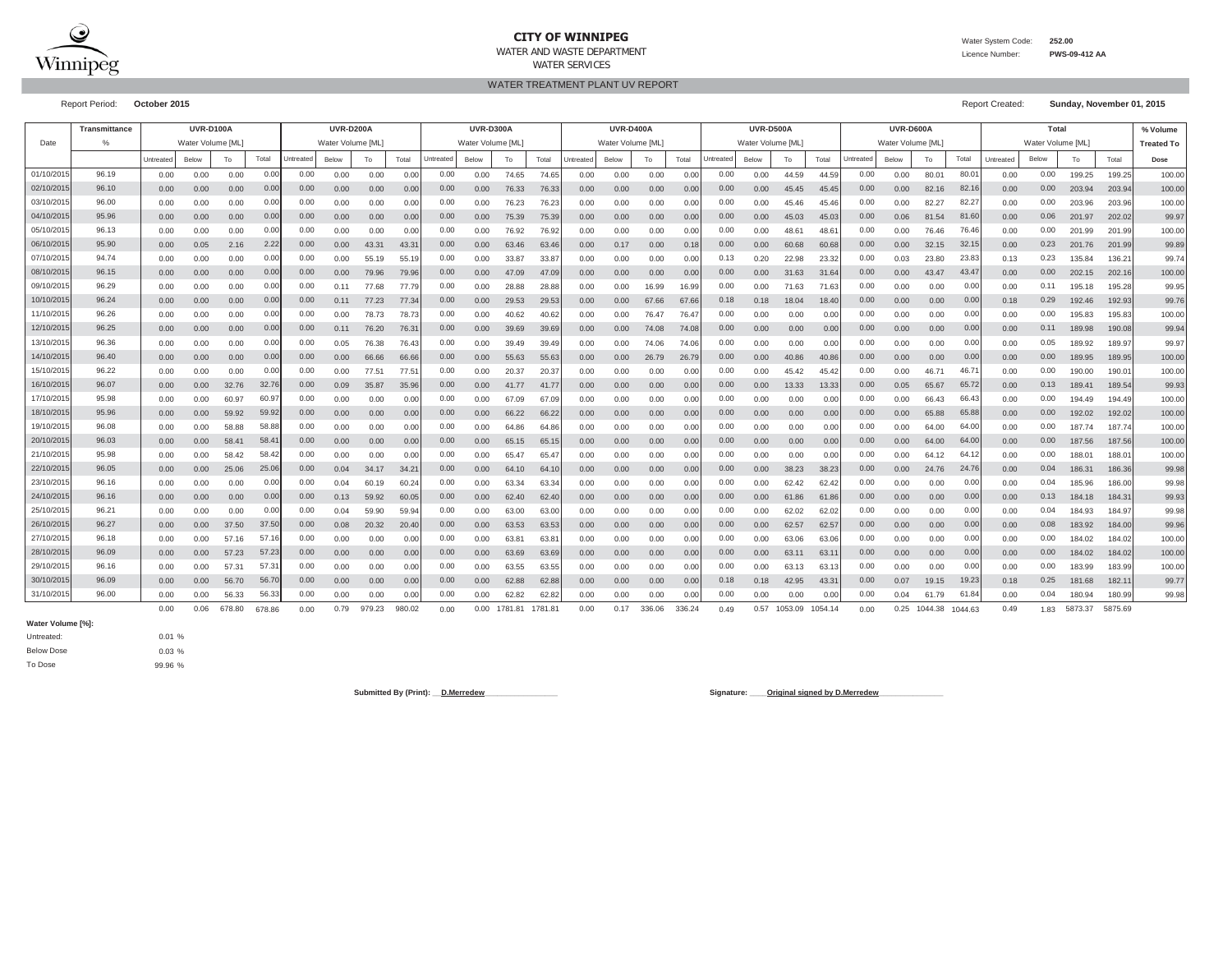

Water and Waste Department • Service des eaux et des déchets

Ms. Melanie Betsill Incident Date: **October 15, 2015**  Drinking Water Officer Manitoba Water Stewardship, Office of Drinking Water 1007 Century Street Winnipeg MB R3H 0W4

Friday, December 4, 2015 Our Incident/Report No: **08-2015**  LIMS Reference No: **44079, 44149, 44220**

## **RE: CORRECTIVE ACTION REPORT**

| <b>WATER SYSTEM, CODE</b><br><b>LOCATION OF NON-COMPLIANT INCIDENT</b><br><b>INCIDENT REPORTED BY</b><br><b>TYPE OF NON-COMPLIANT INCIDENT</b> | Winnipeg Public Water System, 252.00<br><b>Winnipeg 3-Dist SW03</b><br>Courtney Diduck, Analytical Services Branch Head<br>1. Low disinfection residual in the distribution system, 22(1) MR                                                                                                                                       |
|------------------------------------------------------------------------------------------------------------------------------------------------|------------------------------------------------------------------------------------------------------------------------------------------------------------------------------------------------------------------------------------------------------------------------------------------------------------------------------------|
| <b>DESCRIPTION OF CORRECTIVE ACTIONS</b>                                                                                                       | 40/2007<br><b>Environmental Standards:</b><br>IMMEDIATELY: Re-sampled original location and tested<br>additional samples upstream and downstream for free/total<br>chlorine, turbidity and temperature, and contacted the ODW.<br>Retesting continued until free chlorines residuals were re-<br>established to acceptable levels. |
|                                                                                                                                                | <b>Water Services:</b><br>Water Services Division was contacted and the area was checked<br>for closed valves and spot flushed. Spot flushing resolved the<br>issue and free chlorine residuals were re-established to<br>acceptable levels on each occurrence.                                                                    |
| <b>TEST RESULTS</b>                                                                                                                            | An investigation was launched to determine the cause of the low<br>chlorine. The findings of the investigation will be provided in a<br>separate submission once complete.<br>See Attached                                                                                                                                         |

NOTES/COMMENTS:

1. UP/DOWN STREAM testing performed when EC is >0 /100mL, TC is >10 /100mL or when resample/consecutive sample is positive for EC or TC or as directed by the Manager of Environmental Standards Division and/or the Office of Drinking Water

**EMERGENCY REPORTING IS REQUIRED WHERE A POTENTIAL HEALTH RISK IS INVOLVED. FOLLOW THE INSTRUCTIONS OF YOUR DRINKING WATER OFFICER ON SITUATIONS REQUIRING IMMEDIATE REPORTING**

N:\Environmental Standards\Analytical Services\Government Agencies\Office of Drinking Water\Corrective Action Reports